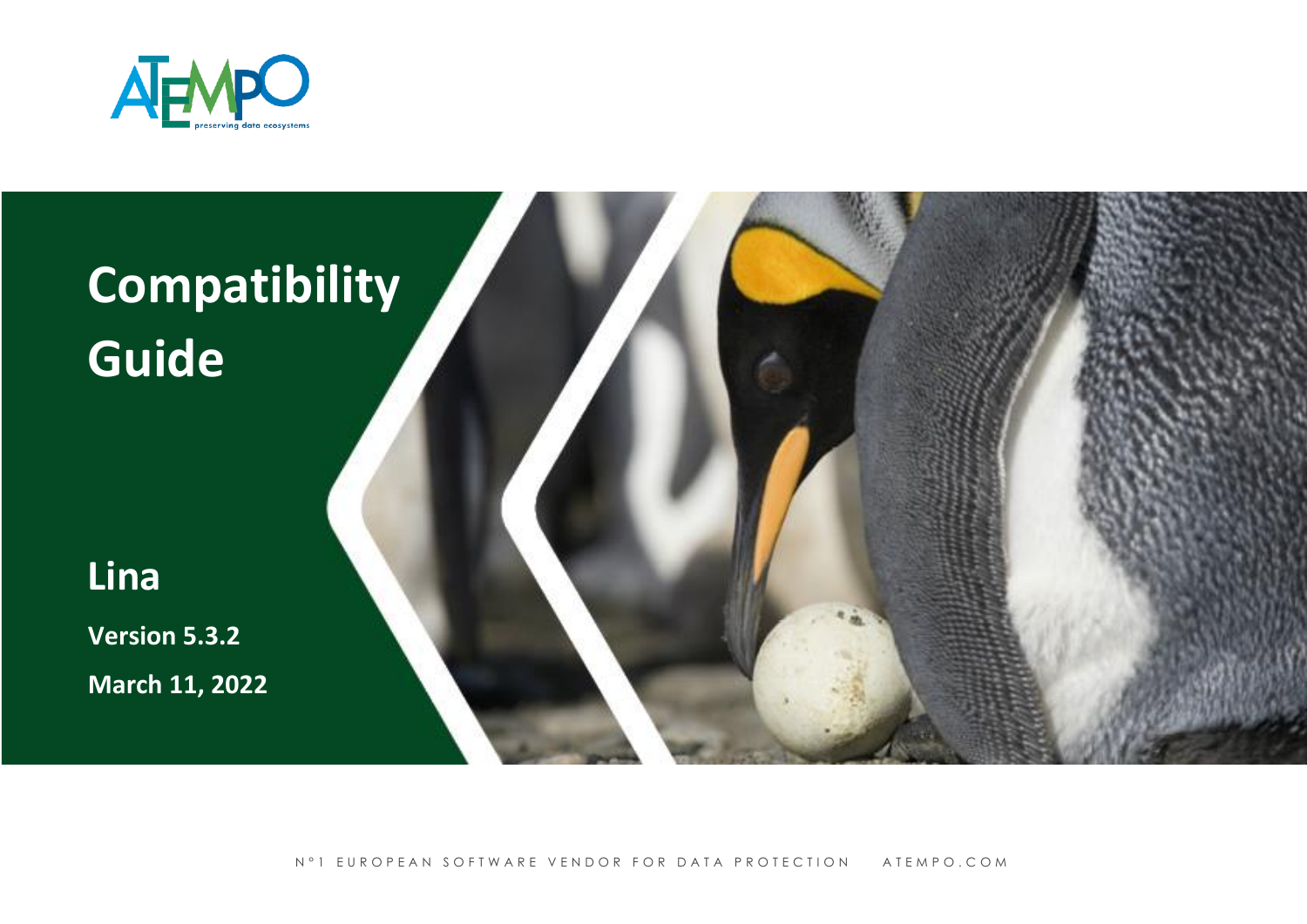

#### **Content**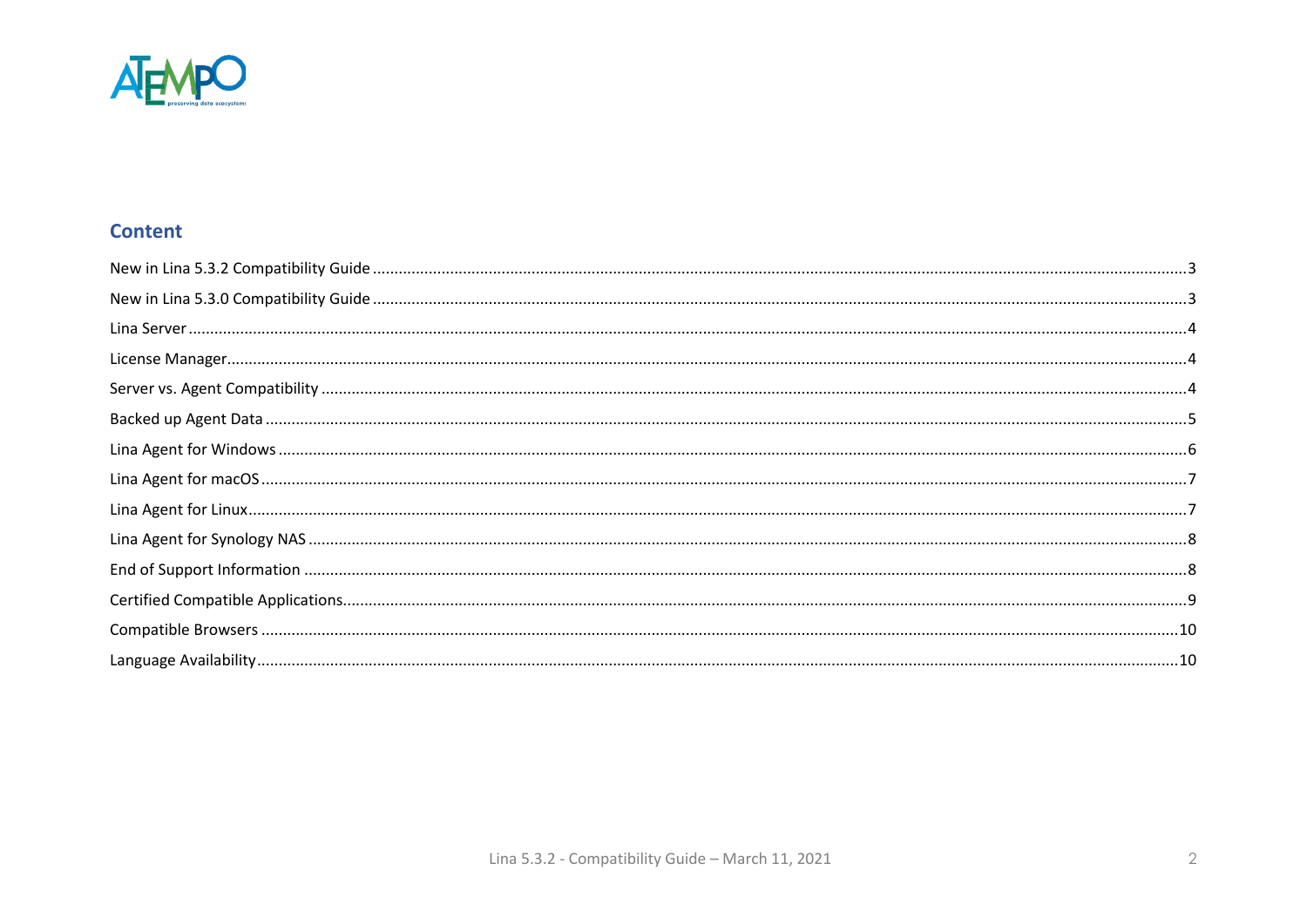

### <span id="page-2-0"></span>**New in Lina 5.3.2 Compatibility Guide**

- Minimum License Manager version required is V1.1 (available for download at https://support.atempo.com/)
- Some Linux ARM supported as agents.

### <span id="page-2-1"></span>**New in Lina 5.3.0 Compatibility Guide**

- Support for macOS 10.17/12.0.1 Monterey
- Support for Windows 11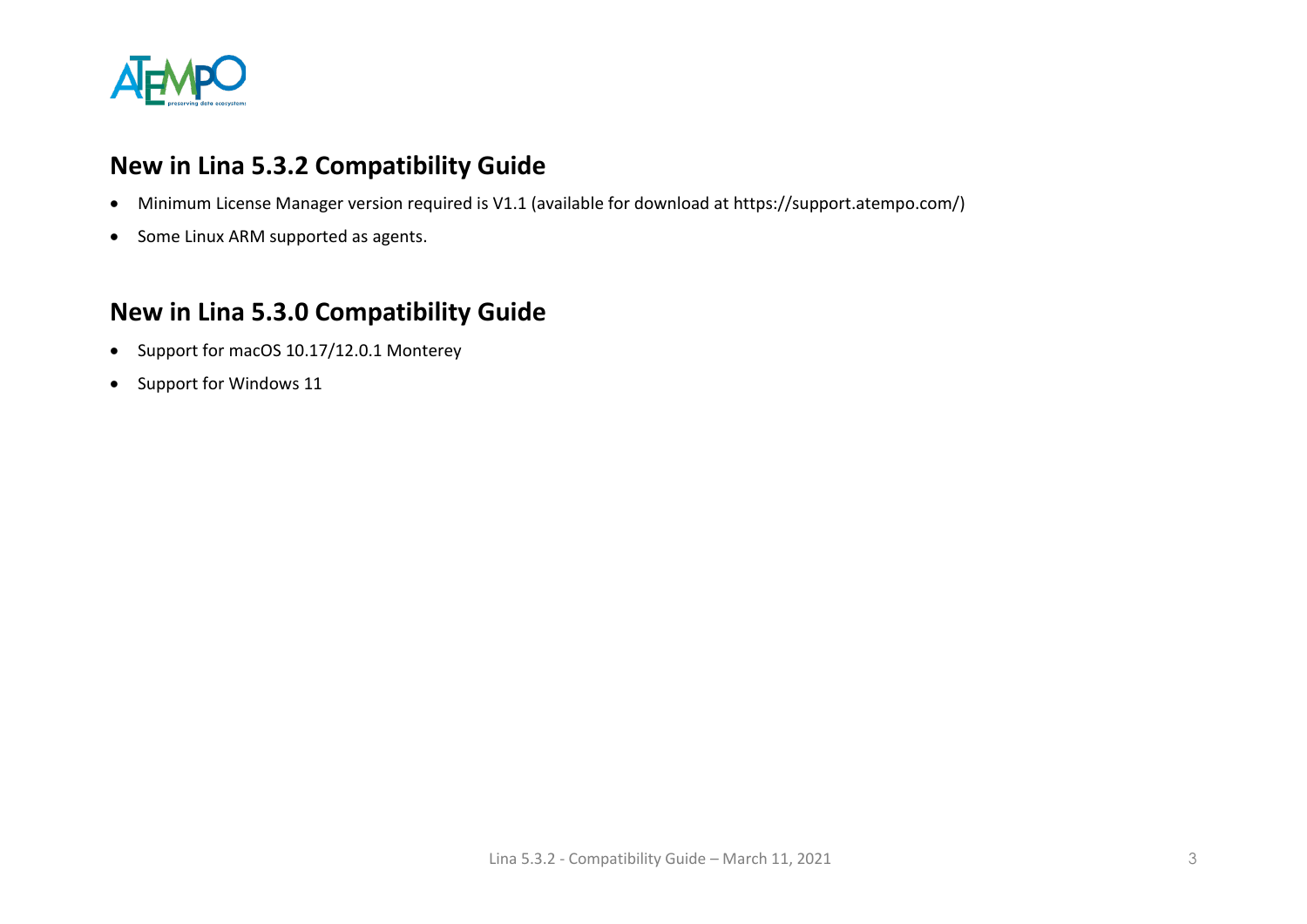

## <span id="page-3-0"></span>**Lina Server**

|                         | <b>Operating System</b>       | <b>Platform</b> | <b>File System</b> | <b>Notes</b>                                                                                                  |
|-------------------------|-------------------------------|-----------------|--------------------|---------------------------------------------------------------------------------------------------------------|
| Lina Server for Linux   | Linux kernel 2.6.32 and above | x64/            | Ext4               |                                                                                                               |
|                         | with glibc 2.12 and above     | ARM aarch64     |                    |                                                                                                               |
| Lina Server for Windows | Windows Server 2008 R2 SP1    | x64             | <b>NTFS</b>        | Although fully supported, we do not recommend                                                                 |
|                         | Windows Server 2012 R2 SP1    | x64             | <b>NTFS</b>        | installing the server on these versions due to a<br>poor cache management leading to degraded<br>performances |
|                         | Windows 2016                  | x64             | <b>NTFS</b>        |                                                                                                               |
|                         | Windows 2019                  | x64             | <b>NTFS</b>        |                                                                                                               |

## <span id="page-3-1"></span>**License Manager**

The minimum License Manager version required with Lina 5.3.2 is V1.1 (available for download at https://support.atempo.com/)

# <span id="page-3-2"></span>**Server vs. Agent Compatibility**

| <b>Lina Server Version</b> | <b>Supported Agent versions</b> |
|----------------------------|---------------------------------|
| 5.3                        | 5.x, 4.0.4, 3.4                 |
| 5.2                        | 5.x, 4.0.4, 3.4                 |
| 5.1                        | 5.x, 4.0.4, 3.4                 |
| 5.0                        | 5.x, 4.0.4, 3.4                 |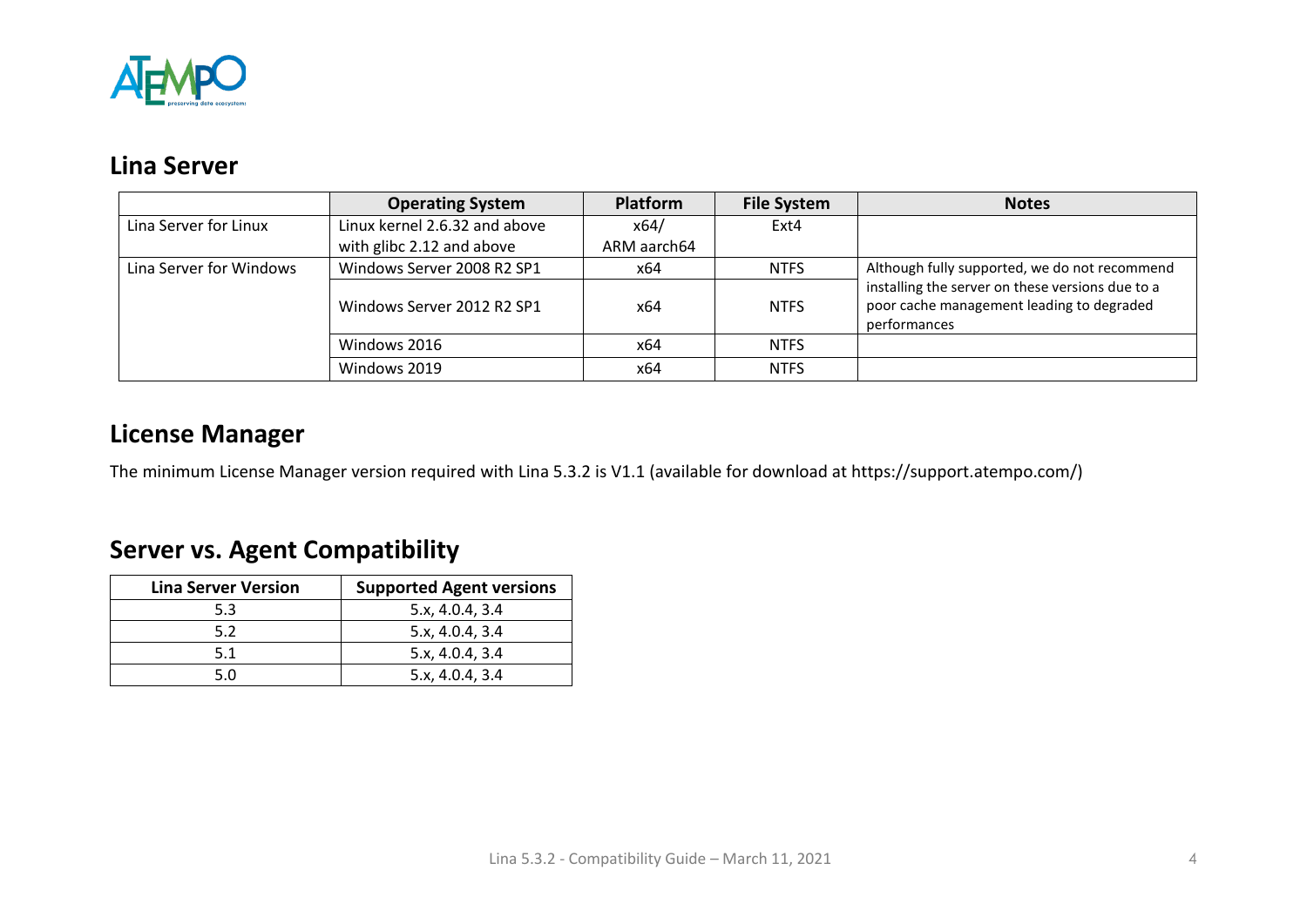

## <span id="page-4-0"></span>**Backed up Agent Data**

- Microsoft SQL Server on a Windows server can be backed up and restored with Lina in BMR mode only
- USB sticks connected to an agent are not supported
- Cloud synced data: Data accessible on your disk but synchronized on cloud storage (for instance: OneDrive /Dropbox, etc.) is not supported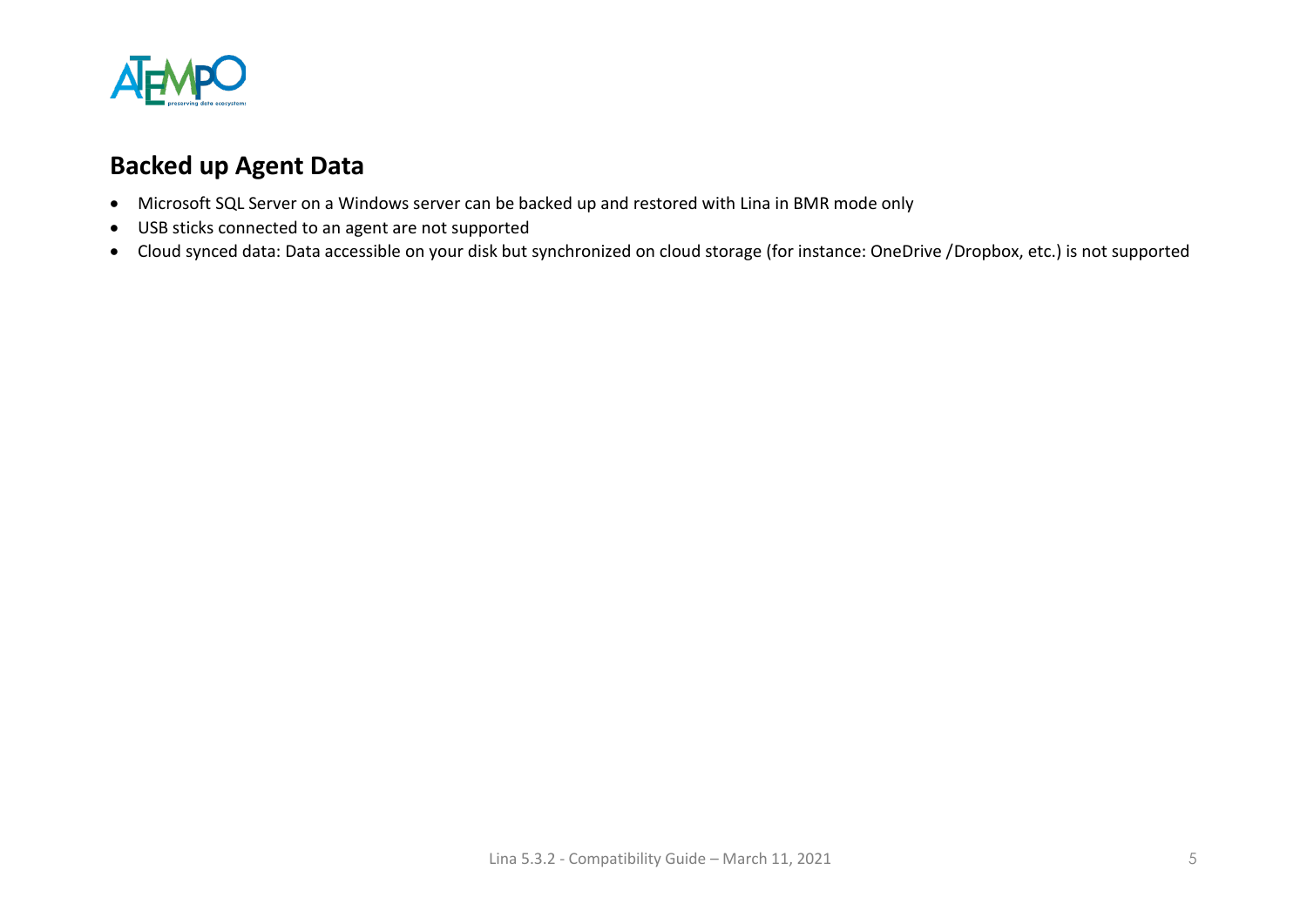

### <span id="page-5-0"></span>**Lina Agent for Windows**

|                        | <b>Operating System</b>     | <b>Platform</b> | Support for BMR <sup>1</sup> |
|------------------------|-----------------------------|-----------------|------------------------------|
| Lina Agent for Windows | Vista                       |                 | <b>No</b>                    |
|                        | Windows 7                   |                 | <b>Yes</b>                   |
|                        | Windows 8                   | x86 / x64       | Yes                          |
|                        | Windows 8.1                 |                 | Yes                          |
|                        | Windows 10                  |                 | Yes                          |
|                        | Windows 10 S                | Not supported   | Not supported                |
|                        | Windows 11                  | x64             | No                           |
|                        | Windows Server 2008         | x64             | Yes                          |
|                        | Windows 2008 Storage Server | Not supported   | Not supported                |
|                        | Windows Server 2008 R2      | x64             | <b>Yes</b>                   |
|                        | Windows Server 2012         | x64             | Yes                          |
|                        | Windows Server 2012 R2      |                 | <b>Yes</b>                   |
|                        | Windows Server 2016         | x64             | Yes                          |
|                        | Windows Server 2019         | x64             | Yes                          |

• **Not available in Version 5.3:** The Lina agent for Windows 32-bit (x86) has not been generated in 5.3. Version 4.0.4 must be used instead for that agent.

<sup>1</sup> BMR Support information:

- The disk layout of the machine to restore must be compatible with the backed up one (number of disks, space available, etc)
- BMR is not available if the system is installed on a Dynamic Disk (Dynamic Disks are supported for disks other than the system disk).
- Supported file systems: NTFS, FAT 32. For ReFS support, please refer to the Release Notes issued with each ALN Version.
- Firmware of backed up agent must be the same as the machine to restore on (Bios, EFI, UEFI)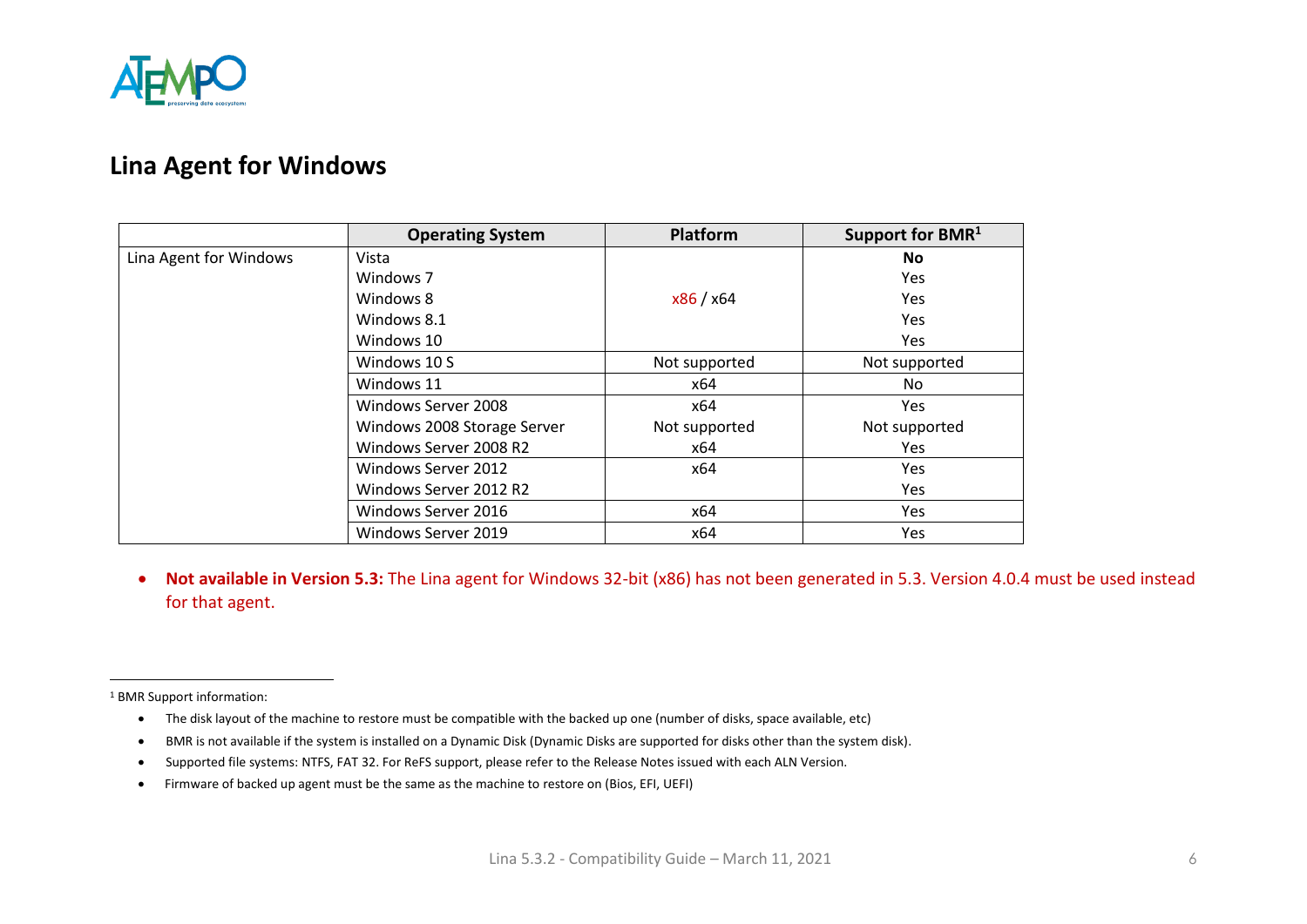

## <span id="page-6-0"></span>**Lina Agent for macOS**

|                    | <b>Operating System</b>           | <b>Intel Platform</b>                 | <b>ARM Platform</b>    |
|--------------------|-----------------------------------|---------------------------------------|------------------------|
| Lina Agent for Mac | macOS 10.14 (Mojave) <sup>2</sup> | x86-64                                |                        |
|                    | macOS 10.15 (Catalina)            |                                       |                        |
|                    | macOS 10.16/11.0 (Big Sur)        | ARM AArch64 (Apple Silicon)<br>x86-64 |                        |
|                    | macOS 10.17/12.0.1 (Monterey)     |                                       | via emulator Rosetta 2 |

## <span id="page-6-1"></span>**Lina Agent for Linux**

|                                   | <b>Operating System</b>       | <b>Platform</b>                       |
|-----------------------------------|-------------------------------|---------------------------------------|
| Lina Agent for Linux <sup>3</sup> | Linux kernel 2.6.32 and above |                                       |
|                                   | Red Hat 7 and above           | x64                                   |
|                                   | Fedora 22 and above           |                                       |
|                                   | Ubuntu 16.04 and above        | x64 / ARM                             |
|                                   | Debian 8.0 and above          |                                       |
|                                   | CentOS 7 and above            | x64 /ARM(no agent UI, no auto update) |

<sup>&</sup>lt;sup>2</sup> Note that the new privacy protection introduced with macOS Mojave requires that you grant Full Disk Access to Lina processes. Information on how to do so is located on the support portal [https://support.atempo.com.](https://support.atempo.com/)

<sup>&</sup>lt;sup>3</sup> Full desktop integration is supported only with KDE, GNOME2 and GNOME3 environments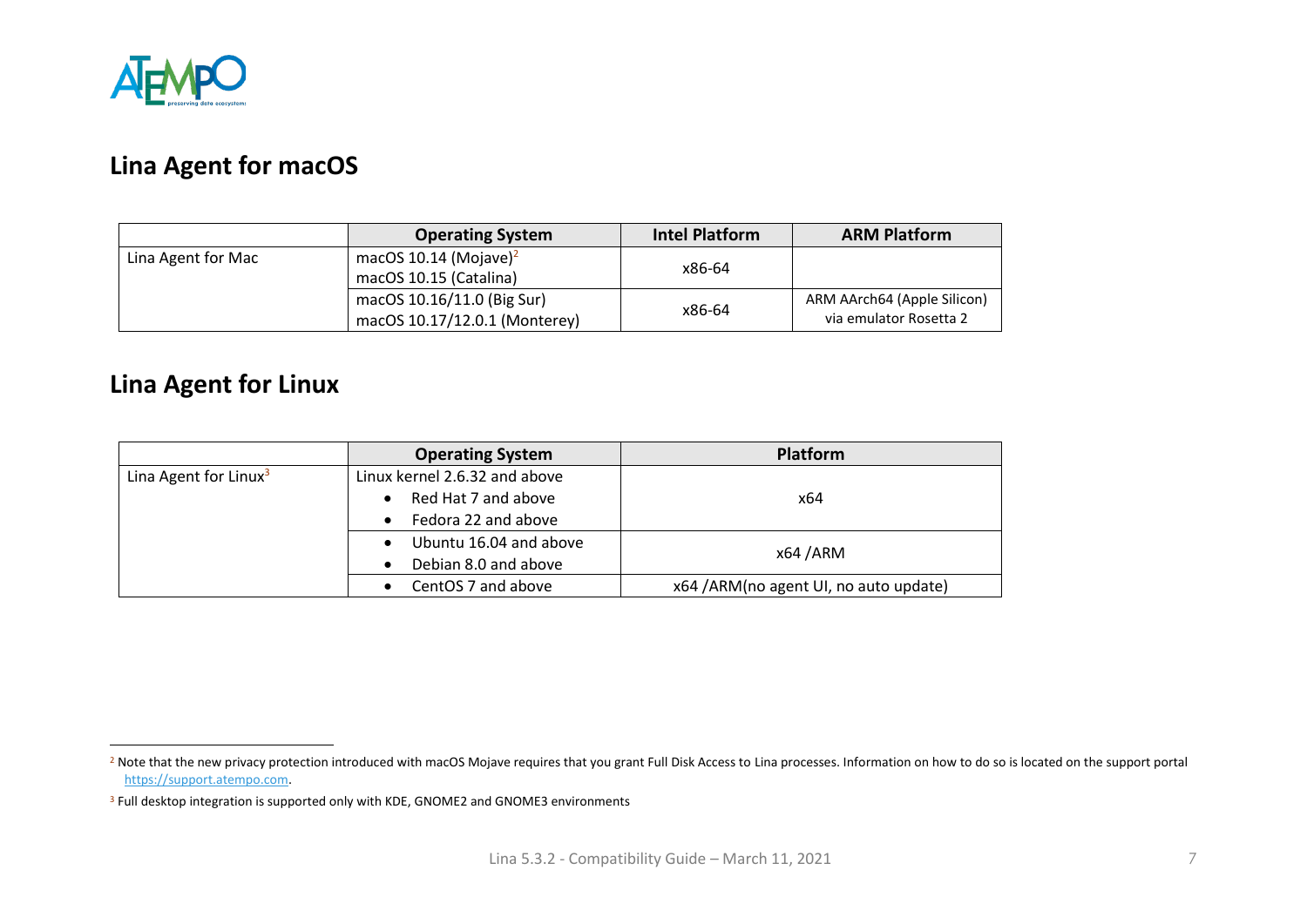

#### <span id="page-7-0"></span>**Lina Agent for Synology NAS**

|                         | <b>Operating System</b> | Supported Processors <sup>4</sup> |
|-------------------------|-------------------------|-----------------------------------|
|                         |                         | Intel (all models)                |
| Lina Agent for Synology | DSM <sub>6</sub>        | Armada38x                         |
|                         |                         | Armadaxp                          |

#### <span id="page-7-1"></span>**End of Support Information**

#### **Support Lifecycle**

The End of Support (EOS) date is the last date on which Atempo will deliver standard support services for that version/release of a product. EOS means the software is no longer available for download. Customers may continue to install and use the version, but Atempo will no longer keep these versions online.

End of support implies:

- The version is no longer available for download
- No patch or service pack will be provided for that version
- Support will no longer open tickets for that version.

#### **EOS Policy**

Atempo end of support policy is triggered on major/minor releases only. As a general rule, we support two major/minor versions in parallel. Example: Lina 4.0.3 – 4=major, 0=minor and 3=service pack

Whenever a new version is released, the n-2 version remains supported for a period of 6 months.

<sup>4</sup> In addition the following NAS have been tested and are supported: DS 111, DS 1010, and DS 1513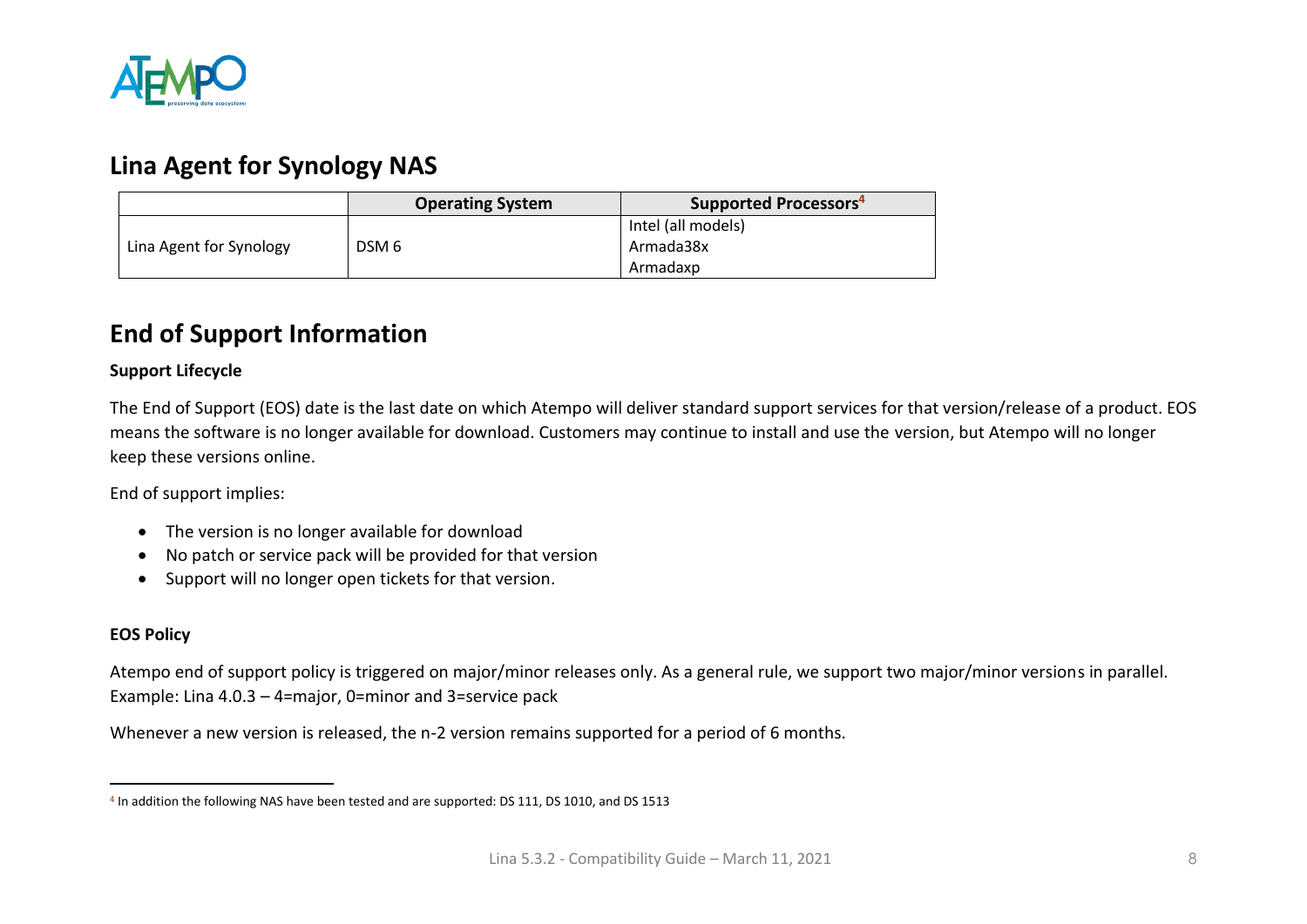

**Note**: Within a minor version, fixes/patches are only delivered in the latest service pack for that version. For instance, if the service pack V5.1.4 has already been released, new fixes are only delivered in version V5.1.5, they are not back ported in earlier V5.1 service packs.

| <b>Lina Version</b> | <b>Release Date</b> | <b>End of Support Date</b> |
|---------------------|---------------------|----------------------------|
| 5.3                 | December 2021       | TBD                        |
| 5.2                 | April 2021          | TBD                        |
| 5.1                 | September 2019      | June 2022                  |
| 5.0                 | May 2019            | November 2021              |
| 4.0                 | October 2017        | <b>March 2020</b>          |
| 3.4                 | June 2016           | November 2019              |

#### <span id="page-8-0"></span>**Certified Compatible Applications**

|            | Vendor    | <b>Software Application</b> |
|------------|-----------|-----------------------------|
| Lina Agent | Microsoft | EFS, Defender, BitLocker    |
|            | PRIM'X    | ZoneCentral                 |

Support policy for Lina with encryption solution:

- Atempo does not run specific certification for Lina on encryption software other than the application listed above.
- Lina does not interfere with encryption software. Hence as long as the encryption software does not change any Windows API semantic and particularly Windows snapshots (VSS), backup APIs and Windows privilege mechanisms, it should run with Lina without any problems.
- The use of non-certified third-party software such as these encryption solutions does not void the maintenance agreement; however Atempo will not be responsible if an issue is due to the third party software.